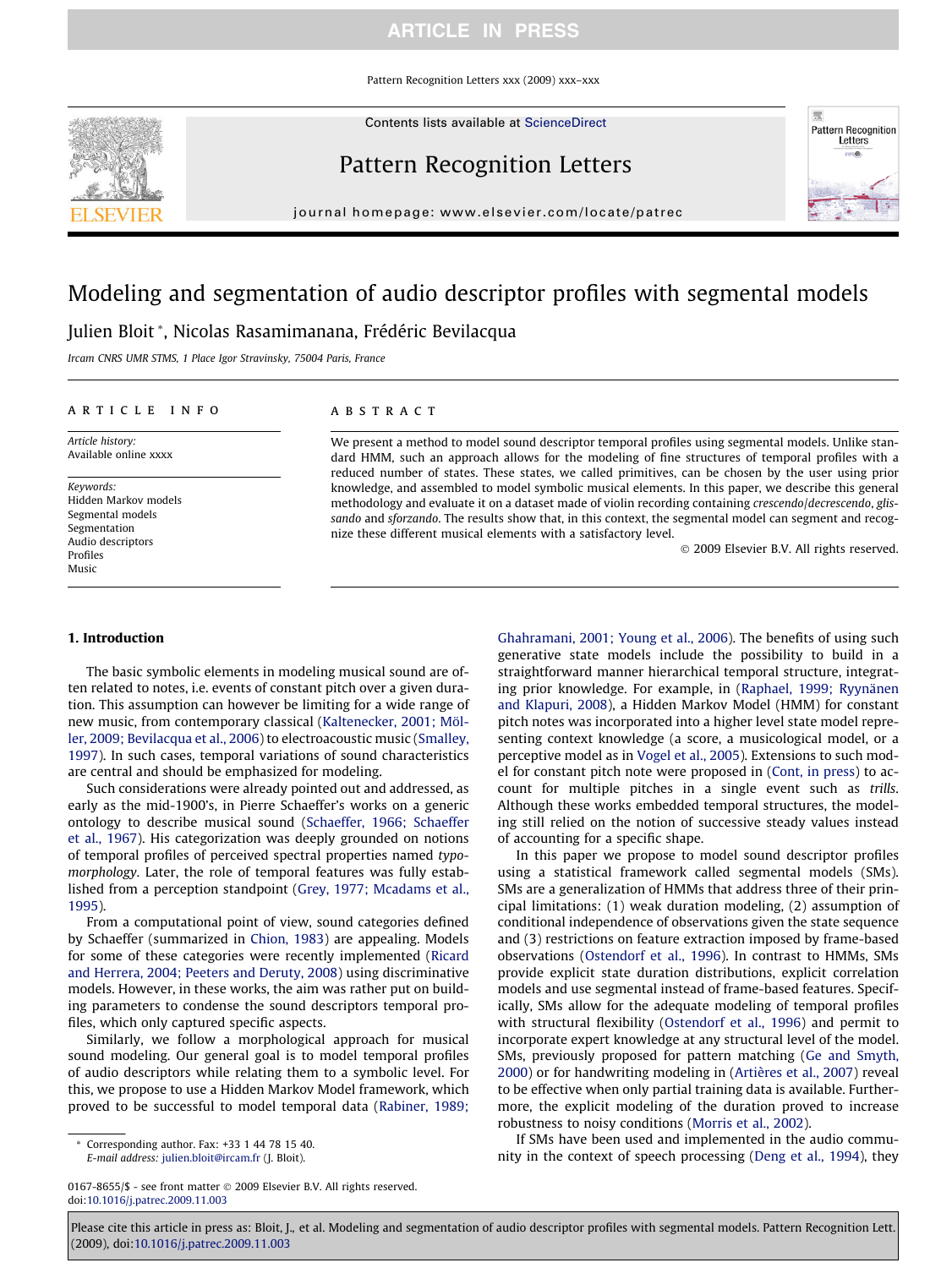#### 2 J. Bloit et al. / Pattern Recognition Letters xxx (2009) xxx–xxx

were much less exploited to our knowledge for non-speech sound. In a previous study, we investigated preliminary aspects of the modeling power of SMs ([Bloit et al., 2009](#page-5-0)). In this paper we report on a general methodology using SMs for the modeling of temporal sound features that can be related to a symbolic level. In particular, the modeling of music elements such as crescendo/decrescendo, glissando, tremolo and sforzando within a continuous stream is demonstrated. Nevertheless, as described, the approach we propose actually allows the user to build its own vocabulary using simple procedures.

This paper is structured as follows. First, we describe the segmental method and explain key differences with standard HMM models. Second, we describe the method for building the vocabulary made of musical units. Finally, we report and discuss results obtained on violin recordings.

#### 2. Modeling framework

In this section we first present the segmental model (SM), which can be considered as an extension of standard HMMs. Second, we discuss important differences between HMMs and SMs.

#### 2.1. Segmental model

In a segmental model, we consider a joint distribution  $p(y_1^T, l_1^N, q_1^N)$  over observation frames  $y_1^T = [\mathcal{y}_1, \mathcal{y}_2, \ldots, \mathcal{y}_t, \ldots, \mathcal{y}_T]$ , a sequence of hidden states  $q_1^N = [q_1, q_2, \ldots, q_n, \ldots, q_N]$  with segment durations  $l_1^N = [l_1, l_2, \ldots, l_n, \ldots, l_N]$ , where N is the number of units in a state sequence, and T is the number of observed D-dimensional frames  $(y_t \in \mathbb{R}^D)$ . The K possible states  $\mathcal{S} = \{s_1, s_2, \ldots, s_k, \ldots, s_K\}$ usually can be seen as symbolic units. In our case, these are the states corresponding to the musical elements that the user chooses to model.

The hidden layer dynamics is modeled with three distributions:

- 1. a state prior distribution  $\pi(i) = p(q_1 = s_i) \,\forall s_i \in \mathcal{S}$ ,
- 2. a state-duration distribution  $p(l|s)$ , where *l* belongs to a finite set of durations  $\mathscr{L}$ ,
- 3. a transition probability matrix A with elements defined as  $a_{ij} = p(q_n = s_i, q_{n+1} = s_j) \,\,\forall (i,j) \in [1, \ldots, K]^2.$

The state dynamics is semi-Markov, i.e. the state-distribution could be governed by any chosen law. In comparison, the exponential duration law in HMMs usually favors shorter state durations ([Tóth and Kocsor, 2005](#page-6-0)).

The observation distribution differs from an HMM as illustrated on [Fig. 1.](#page-1-0) Instead of emitting a single observation, a segmental state  $q_n$  with duration  $l_n$  emits a segment  $y_{t_n-l_n+1}^{t_n}$  with probability  $p(y_{t_n-t_n+1}^{t_n} | l_n, q_n)$  where  $t_n$  is the ending time of the nth segment. As a consequence, there is possibly fewer elements in  $q_1^N$  than in  $y_1^T.$ 



<span id="page-1-0"></span>

Considering this formulation, the joint distribution over the model variables can be expressed as:

$$
p(y_1^T, l_1^N, q_1^N) = p\Big(y_1^T | l_1^N, q_1^N\Big) p\Big(l_1^N | q_1^N\Big) p\big(q_1^N\big). \tag{1}
$$

The segmental model makes the assumption of independence between observation segments given state and duration pairs. For the first term in [\(1\)](#page-1-0) this yields the following expression:

$$
p\left(y_1^T|l_1^N, q_1^N\right) = \prod_{n=1}^N p(y_{t_n-l_n+1}^{t_n}|l_n, q_n). \tag{2}
$$

Moreover, the assumption of state conditional independence between successive segments durations allows to express the second term in [\(1\)](#page-1-0) as:

$$
p(l_1^N|q_1^N) = \prod_{n=1}^N p(l_n|q_n).
$$
 (3)

Finding the most likely state sequence for an observation sequence involves searching a state space that has a size of approximately  $|\mathcal{S}| \times |\mathcal{L}|$  (approximately only because we can define a different distribution support for each distinct state in  $\mathscr{S}$ ). This is done by finding

$$
\left(\widehat{N},\widehat{q}_1^{\widehat{N}},\widehat{l}_1^{\widehat{N}}\right) = \underset{N,q_1^N,\widehat{l}_1^N}{\text{argmax}} p\left(\mathbf{y}_1^T|l_1^N,q_1^N\right) p\left(l_1^N|q_1^N\right) p(q_1^N),\tag{4}
$$

which explores every possible segmentation. This is solved with an extension of the Viterbi algorithm ([Deng et al., 1994; Russell, 2005\)](#page-5-0), with an additional search dimension spanning every possible duration in the decoding lattice.

#### 2.2. Motivations

The following example points the specificity of the segmental modeling framework compared to a classic HMM. From its description, we intend to give a qualitative insight on our motivations. Consider the classes  $\{A, B, C\}$  shown in [Fig. 2](#page-2-0) characterized by specific temporal profiles, each being segmented in three successive parts: an initial constant phase, a transition step, and a final constant phase. Given the clear 3-phase structure of each class, it seems straightforward to build a three-state left-to-right model for each class.

Let us consider  $D(s1, s2)$ , the probabilistic divergence between two states. In the HMM case, the discrimination of class A and B would essentially rely on the high values given by  $D(a1, b1)$  and  $D(a3,b3)$ , and much less on the  $D(a2,b2)$  since the data in both states span over the same interval. For the same reasons, B and C could be easily discriminated. However, the discrimination between A and C would be more problematic since their only distinctive feature lies in their middle phase: a single HMM state for this phase would not suffice to discriminate between A and C, since they would both share similar distribution centered on close mean values. To solve this within a standard HMM framework, a significant larger number of states should be necessary to model the middle phase of the C model. However, the use of segmental states could discriminate between A, B and C, since the states would model the entire segment profiles and not only segment mean values.

#### 3. Method

We present the followed methodology on a violin phrase dataset. Details on the set of primitives, and their associated duration distributions are given. We also explain how the primitives are assembled together to model elements of a musical vocabulary before presenting the evaluation procedure.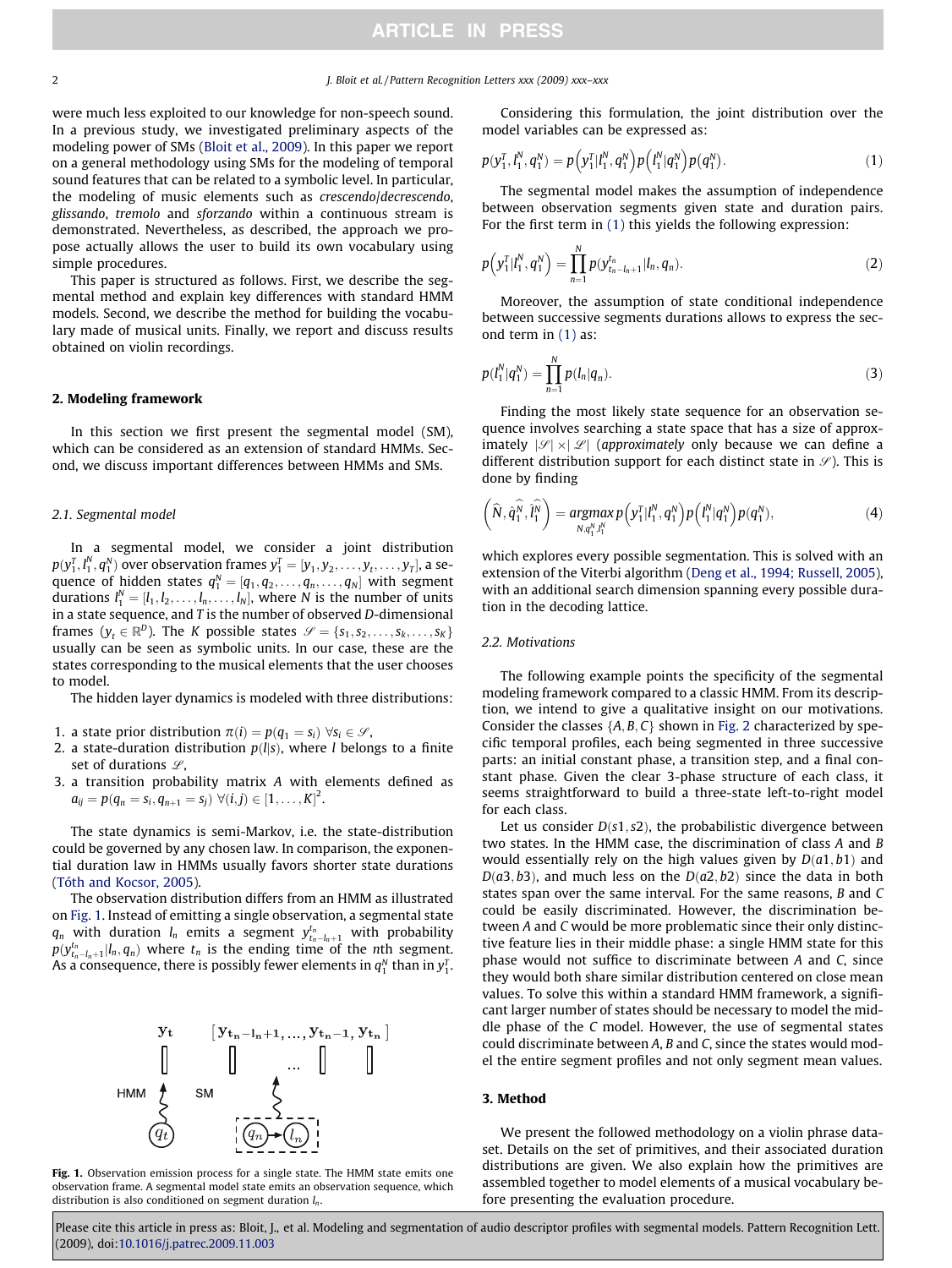J. Bloit et al. / Pattern Recognition Letters xxx (2009) xxx–xxx 3



Fig. 2. Three classes {A, B, C} defined by their specific time profiles, and their annotation into sub-unit, annotated as  $[x1, x2, x3]$  for a given class X.

#### 3.1. Dataset

We recorded a dataset with musical elements selected for their specific temporal profiles. Precisely, we defined a musical vocabulary composed of four pitch profiles ([Fig. 3](#page-2-0)a),

- $P_1$ : upward glissando,
- $\bullet$  P<sub>2</sub>: downward glissando,
- $P_3$ : constant pitch,
- $\bullet$  P<sub>4</sub>: tremolo,

and four intensity profiles [\(Fig. 3b](#page-2-0)),

- $\bullet$  I<sub>1</sub>: crescendo,
- $\bullet$  I<sub>2</sub>: decrescendo,
- $\bullet$  I<sub>3</sub>: constant intensity,
- $\bullet$  I<sub>4</sub>: sforzando.

Crescendi (resp. glissandi) correspond to a continuous intensity (resp pitch) increase from one level to another. Sforzando consists in a sharp attack, a short decay followed by a longer sustain. Tremolo corresponds to two pitches alternating very rapidly.

We generated short music sketches by randomly combining these vocabulary elements. Each sketch contains two randomly chosen pitches, in a four-beat score. Each beat consists in a combination of one intensity profile  $I_i$  and one pitch profile  $P_i$ . No global dynamic levels (e.g. piano or fortissimo) are imposed but only dynamic variations (crescendi and decrescendi). [Fig. 3c](#page-2-0) shows an example of such a generated music sketch.

The generated scores were interpreted by a violin player at a fixed tempo of 25 bpm. We recorded 25 sketches containing the various pitch and intensity profiles in random proportions. From the recording (sampled at 44,100 Hz), we extracted two sound descriptors, highly correlated to the musical notions of pitch and intensity, namely fundamental frequency [\(de Cheveigné and](#page-5-0) [Kawahara, 2002](#page-5-0)) and loudness [\(Moore et al., 1997\)](#page-6-0). These descriptors were computed on 46.4 ms windows, with a hop size of 5.8 ms, yielding an approximate frame rate  $fr = 172$  Hz for the descriptors data. In order for the considered pitch profiles to be shift-invariant along the frequency axis, we use a logarithmic scale (unit: cents).

#### 3.2. Set of primitives

We designed a set of primitives as elementary units of the vocabulary elements. One advantage of the proposed methodology is precisely to leave to the user the choice of these primitives. This choice allows one to emphasize particular profiles, that could be related to notation or semiotic level. In our case, our choice (see [Fig. 4\)](#page-3-0) was motivated by works by Bootz and Hautbois where they introduce a set of parametric temporal patterns ([Bootz and Haut](#page-5-0)[bois, 2007\)](#page-5-0) related to Temporal Semiotic Units [\(Frey et al., 2008\)](#page-5-0). We devised the primitives as follows:

- $f_1$ : constant horizontal,
- $f_2$ : linearly increasing,
- $f_3$ : linearly decreasing,
- $f_4$ : impulse up,
- $f_5$ : impulse down,
- $f_6$ : bell shape.

#### 3.3. Model topology

The primitives were concatenated to build profile models of the vocabulary elements. Formally, this consisted in defining a topology for the segmental model. The pitch and intensity profile classes were therefore defined as follows:

- $P_1$  and  $I_1$ : left–right topology with primitives  $\{f_1; f_2; f_1\}$ .
- $P_2$  and  $I_2$ : left–right topology with primitives  $\{f_1; f_3; f_1\}$ .
- $P_3$  and  $I_3$ : single state with primitives  $\{f_1\}$ .
- P<sub>4</sub>: left–right topology with primitives  $\{f_4; f_1; f_5; f_1\}$ .
- $I_4$ : left–right topology with primitives  $\{f_6; f_1\}$ .



<span id="page-2-0"></span>Fig. 3. Vocabulary of four profiles on the pitch dimension (a) and four profiles on the intensity dimension (b). A sketch example combines these profiles (c).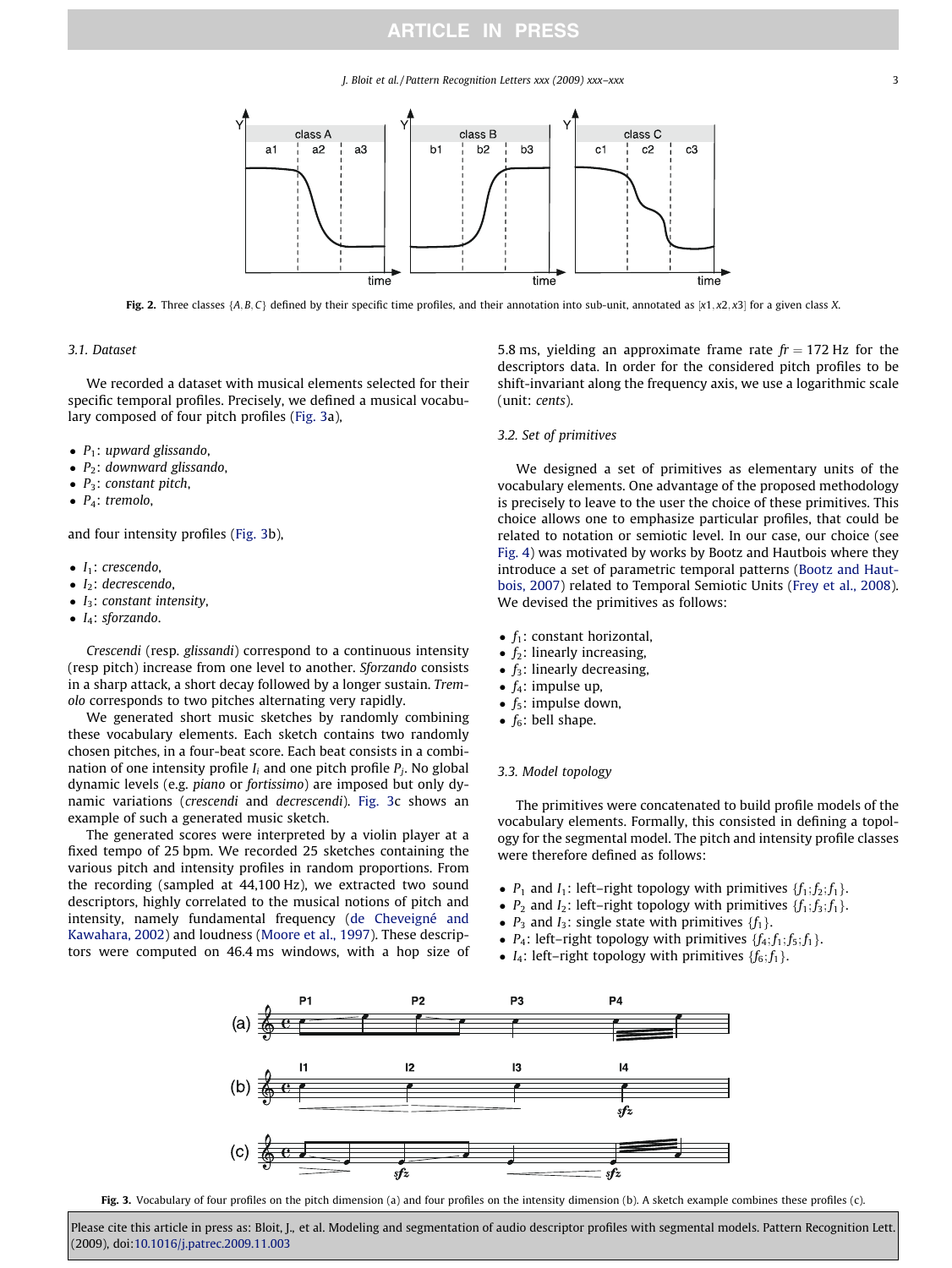4 J. Bloit et al. / Pattern Recognition Letters xxx (2009) xxx–xxx



Such a topology is relatively intuitive to define. For pitch and loudness glissando classes  $P_{1,2}$  and  $I_{1,2}$ , the succession of primitives  ${f_1; f_2; f_1}$  model the continuous progression from one pitch (resp. intensity level) to another pitch (resp. intensity level), while  $P_3$ and  $I_3$  represent a constant period. For pitch class tremolo  $P_4$ , we interleaved short constant segments between primitives  $f_4$  and  $f_5$ to authorize some temporal flexibility. Since the state duration distribution is explicitly defined by a non-exponential distribution, we did not allow self-transitions for states.

The profile models were further merged into a global profile-sequence model, with a topology allowing transitions between all the profile models (see [Fig. 5](#page-3-0)). A uniform prior distribution was set for states entering a profile model. Notice that two independent profile-sequence models were built for pitch and intensity, in order to allow different segmentations depending on the considered musical dimension.

#### 3.4. Model distributions

In order to capture the shape of a primitive, along with its characteristic duration, we used a trajectory model to represent the state conditional observation probability (right term in Eq. [2](#page-1-0)). For a given state  $s_k$  with duration *l*, the trajectory model is a sequence of *l* Gaussians with means  $\mu_1^l$  sampled on a primitive shape, and a shared variance term  $\sigma_k$ . The observation likelihood is approximated, as done in [\(Artières et al., 2007\)](#page-5-0):

$$
-logp(y_1^l|l, s_k) = \frac{1}{2} \sum_{i=1}^l \frac{(y_i - \mu_i)^2}{\sigma_k^2}.
$$
 (5)

Because we wanted to recognize shapes without depending on their absolute spatial values, we modeled the data's first order time derivative

For the state duration distributions, we simply set a uniform distribution defined on a set of possible durations  $\mathscr{L}_k$  for each state. This avoids to bias the segment duration towards a shorter durations as it would be the case with an exponential law. It also allows the user to decide which segments are likely to be stretched or not. This is crucial for musical data where the specific structure of a profile calls for non-linar stretching along its primitives. For example, the cases of vibrato, glissando and ornement typically follow different schemas when stretched: for the vibrato, more cycles should be added to the vibrato, for the glissando, the whole shape should be stretched while for the ornement, the main note should be stretched but not the ornement ([Desain and Honing, 1992](#page-5-0)).

The model parameters where manually set by observation on a single example for each profile, outside the testing database. The primitives  $f_{1,2,3}$  are characterized by their constant slope. Observation distribution for their corresponding states in the global model were thus set with a unique value for  $\mu_1^l$ .

Primitives  $f_{4,5,6}$  were defined by sampling a representative example. In contrast to the previous primitives, we wanted here to benefit from fine shape details of actual sampled data.

Primitives were assigned duration distributions and linearly resampled according to each possible length. In our case, we chose to allow for a relatively large duration range for  $f_{1,2,3}([0.230; 2.5] s)$ . The range distribution for the impulse primitives  $f_{4,5}$  is short ([0.025; 0.075] s), which was consistent with the fact they essentially model sharp transitions. For  $f_6$ , the duration range is medium, i.e. between in the other mentioned cases ([0.375; 1.12] s).

#### 3.5. Evaluation tasks

The proposed approach was evaluated on two independent recognition tasks performed on the recorded dataset:

- task T1: recognize the four pitch profiles within a sketch.
- task T2: recognize the four intensity profiles within a sketch.

As such, the recognition tasks included two sub-tasks, namely segmentation of the classes within a continuous stream and classification. Each sketch is decoded twice: once with the pitch model, and once with the loudness model ([Fig. 5\)](#page-3-0). The decoding is achieved through maximizing the most likely state sequence (see Eq. [4](#page-1-0)). The resulting sequence of state-index  $q_1^N$  and durations  $l_1^N$ are subsequently mapped to the corresponding profile labels and associated time tags. This information is then handled to the evaluation step.

Evaluation is carried out using segmentation metrics defined for the MIREX 06 Score Following contest [\(Cont et al., 2007\)](#page-5-0), as well as usual phone recognition metrics as presented in [\(Young et al.,](#page-6-0) [2006\)](#page-6-0). Each sketch in the test set was manually annotated with time tags and profile name labels as a reference. The evaluation metrics are computed as follows. A one-second tolerance window is centered on the reference time tag. For each reference segment, we attribute a detection label depending on what is detected inside the tolerance window: if a new event with the correct label is detected, we register a hit (H); if it has a wrong label, we register a substitution (S). If the correct label start within the reference segment region, but outside the tolerance interval, it is a late (L), and if no label starts within the tolerance interval, we register a



<span id="page-3-0"></span>Fig. 5. Global topology for the sequence model of pitch profiles, and the sequence model of intensity profiles.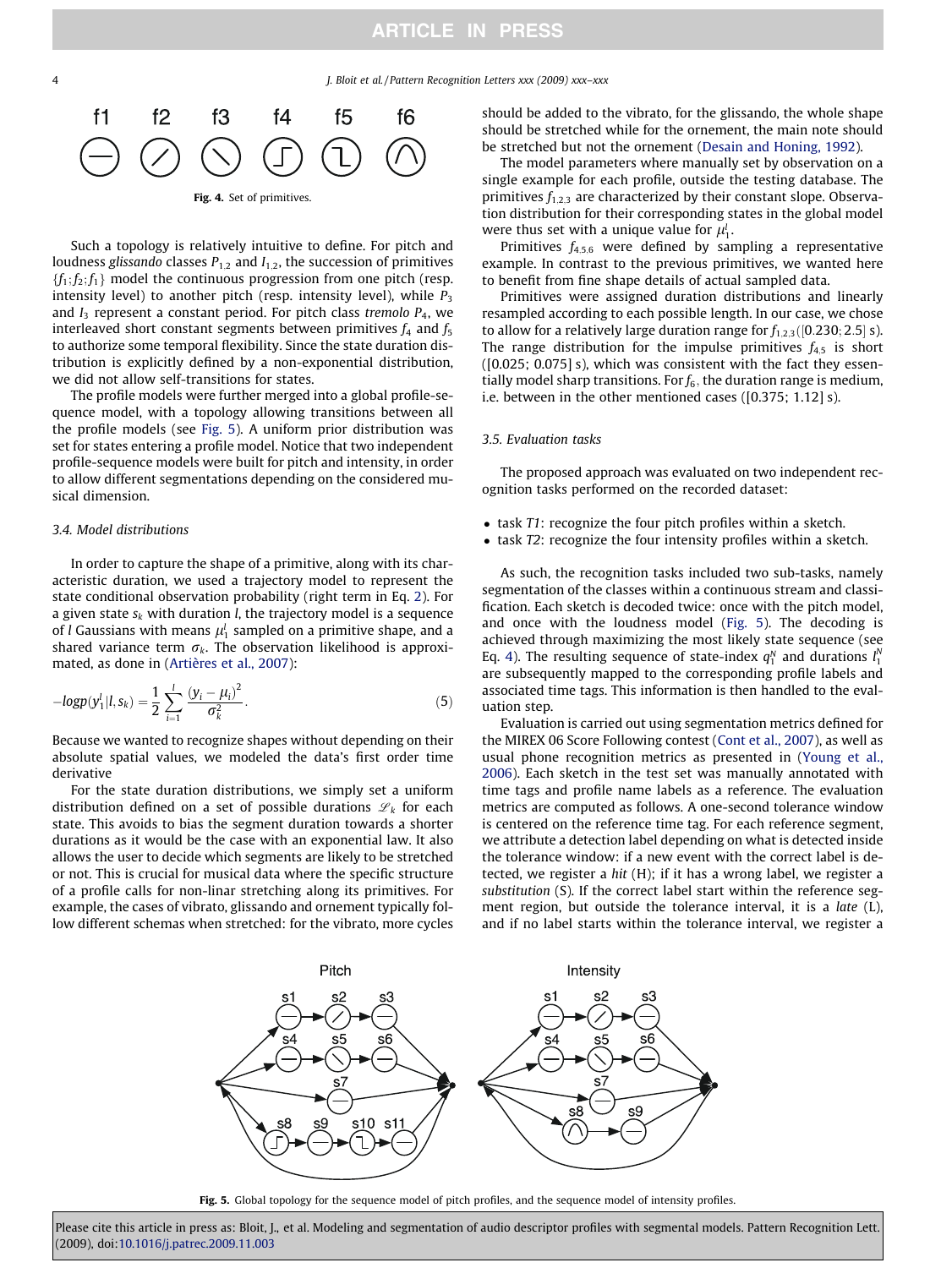deletion (D). Any additional event starting during the reference was counted as an insertion (I).

#### 4. Results

Typical recognition results are illustrated on [Fig. 6](#page-4-0) for one excerpt of a recorded sketch. In this figure, segmentation results are displayed for both pitch and intensity profiles. This sequence directly indicates the two levels of modeling we set: the level of primitives (dashed lines), and the level of classes (solid lines), grouping the primitives and corresponding to symbolic music elements we wanted to model. Precisely, each primitive expresses different phases of the class. On this particular example, we can see that the crescendo (class  $I_1$ ) has a longer increase phase with shorter constant phases, while an opposite behavior is found for pitch (class  $P_1$ ). The detailed view for the pitch class  $P_4$ , displayed on [Fig. 7,](#page-5-0) illustrates the ability to capture the periodic aspect of this class, indicated by the clear repeated sequence of states  $\{s_8; s_9; s_{10}; s_{11}\}.$ 

We found that the segmentation was relatively robust to various artefacts that were present in the descriptor profiles. For example, loudness values were drastically altered by the note tremolo occurring simultaneously, which was supposed to appear only in the pitch estimation (classes  $I_1$  and  $P_4$  on [Fig. 6](#page-4-0)). Such an effect however did not influence the segmentation and recognition. This shows that an adequate choice of primitives can adequately add robustness. Pitch estimation also suffers from artefacts, especially on class P4. Nevertheless, the SMs were able to segment correctly, excepted for large errors which forces the system to insert incorrect elements.

The evaluation metrics are reported for all tested sequences on [Fig. 8.](#page-5-0) They show that classes were correctly recognized in 86% of the cases for pitch and 63% of the cases for loudness. For the pitch profiles, occasional substitutions, deletions and late detections were found (resp. 2%, 3% and 9%). However, the number of insertions was relatively important ( $mean_I = 82.5\%$ ). As already mentioned above, pitch estimation errors typically led to insertions, especially at note onsets where pitch values are largely erroneous.

Interestingly, the analysis actually reveal some interpretation features that were not expected by our choice of the class structure. For example, when playing two successive upward glissandos  $(P_1)$ , the violinist would perform a short downward glissando in between, not indicated in the score. Such an effect clearly appears in the signal and was correctly detected and labeled by the segmental model (see  $P_2$  insertion on [Fig. 6\)](#page-4-0).

Results on loudness classes exhibited more errors ( $mean_L = 5.5\%$ ,  $mean_D = 9.5\%$ , mean<sub>I</sub> = 12.5%). More substitutions were however performed (*mean*<sub>S</sub> = 22%) than for pitch. However, substitutions were dependent on the sequence as can be seen on [Fig. 8](#page-5-0). These errors can be explained by the difference between the score and the instrumentalist performance: for instance, the preparation for a



<span id="page-4-0"></span>Fig. 6. A four-beat music sketch (a) with its resulting segmentation into intensity profiles (b) and pitch profiles (c).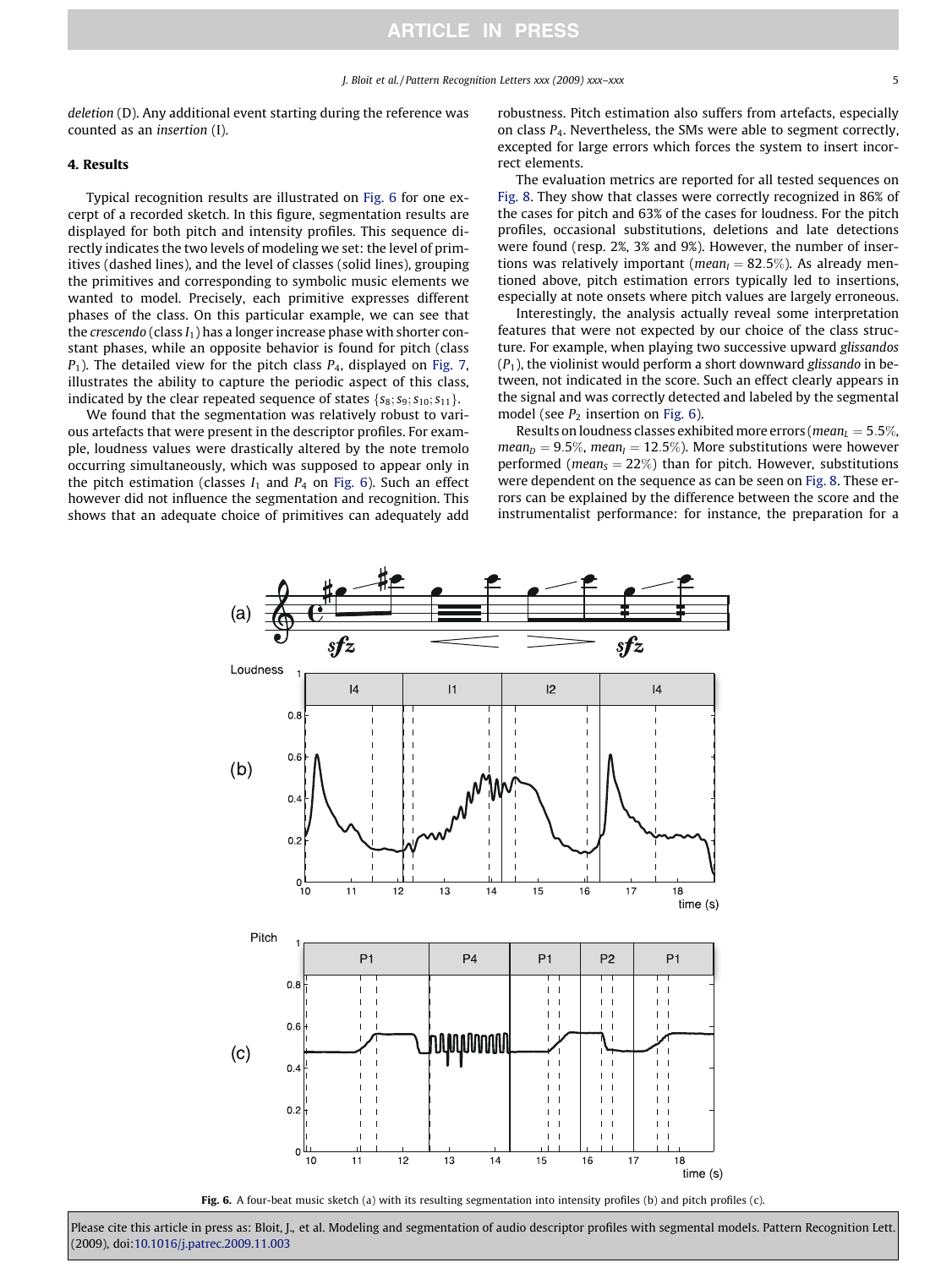6 J. Bloit et al. / Pattern Recognition Letters xxx (2009) xxx–xxx



Fig. 7. A detail view from the decoded state sequence for pitch profile P4 from [Fig. 6](#page-4-0)c.



Fig. 8. Stack view for evaluation metrics of all sequences (with a one-second tolerance interval), as a percentage related to the number of reference profiles per sequence: (a) scores on task T1; and (b) scores on task T2  $(H = hit, L = late,$  $S =$ substitution,  $D =$  deletion).

sforzando may imply an intensity raise of the previous stroke, whatever class it may pertain to.

#### 5. Conclusion

In summary, we proposed a method to model sound descriptors as temporal profiles, using a modeling framework based on segmental model, still rarely exploited for non-speech audio. Actually, our approach is well suited for morphological sound description.

<span id="page-5-0"></span>We described our methodology for modeling and segmenting in a particular case of violin phrases, and carried on an evaluation. The results showed promising results, while indicating specific limits of the current model. This suggested future refinements of the global sequence model, simply built by assembling elementary profile models at the signal level. For example, additional context modeling could be taken into account. Also, these two sound descriptors were considered as independent streams, while they both relate to the same performance. Fusing the data streams could

yield better segmentation results, by relying on data correlations, or compensating for noise in one of the streams. Besides, we could apply this modeling framework to multidimensional descriptors. Extending the segmentation towards an online version could also be considered with a short-time Viterbi algorithm ([Bloit et al.,](#page-5-0) [2008\)](#page-5-0).

Finally, although no statistical learning was used to optimize the model parameters, the evaluations demonstrated that the directly interpretable model structure allows for user-centric definition of the model primitives. Such a flexibility represents a promising feature of this method.

#### Acknowledgements

We would like to acknowledge Thierry Artières and Xavier Rodet, Norbert Schnell and Pierre Machart for fruitful discussions. This work has been partially supported by the European Commission 7th Framework Programme SAME Project (No. 215749) and the ANR project Interlude.

#### References

- Artières, T., Marukatat, S., Gallinari, P., 2007. Online handwritten shape recognition using segmental hidden Markov models. IEEE Trans. Pattern Anal. Machine Intell. 29, 205–217.
- Bevilacqua, F., Rasamimanana, N., Fléty, E., Lemouton, S., Baschet, F., 2006. The augmented violin project: Research, composition and performance report. In: Proc. Internat. Conf. on New Interfaces for Musical Expression (NIME).
- Bloit, J., Rodet, X., Mars, 2008. Short-time Viterbi for online HMM decoding: Evaluation on a real-time phone recognition task. In: ICASSP. Las Vegas.
- Bloit, J., Rasamimanana, N., Bevilacqua, F., 2009. Towards morphological sound description using segmental models. In: DAFX. Como, Italy.
- Bootz, P., Hautbois, X., 2007. Les motifs temporels paramétrés [configuration of temporal motives]. In: Rix, E., Formosa, M. (Eds.), Vers une sémiotique générale du temps dans les arts, Actes du colloque les Unités Sémiotiques Temporelles (UST), nouvel outil d'analyse musicale: Théories et Applications [Toward a General Semiotics of Time in Arts. Proceeding of Temporal Semiotic Units (TSU), New Tools for Musical Analyses: Theory and Applications]. Delatour-France, Sampzon, pp. 139–176.
- Chion, M., 1983. Guide des objets sonores. INA/GRM, Buchet/Chastel.
- Cont, A., in press. A coupled duration-focused architecture for realtime music to score alignment. IEEE Trans. Pattern Anal. Machine Intell..
- Cont, A., Schwarz, D., Schnell, N., Raphael, C., 2007. Evaluation of real-time audio-toscore alignment. In: Internat. Symp. on Music Information Retrieval (ISMIR). Vienna, Austria.
- de Cheveigné, A., Kawahara, H., 2002. Yin, a fundamental frequency estimator for speech and music. J. Acoust. Soc. Amer. 111 (4), 1917–1930.
- Deng, L., Aksmanovic, M., Sun, X., Wu, C., 1994. Speech recognition using hidden Markov models with polynomial regression functions as nonstationary states. IEEE Trans. Speech Audio Process. 2 (4), 507–520.
- Desain, P., Honing, H., 1992. Time functions function best as functions of multiple times. Comput. Music J. 16 (2), 17–34. [<http://www.jstor.org/stable/3680713>](http://www.jstor.org/stable/3680713).
- Frey, A., Marie, C., Prod'Homme, L., Timsit-Berthier, M., Schön, D., Besson, M., 2008. Temporal semiotic units as minimal meaningful units in music? An
- electrophysiological approach. Music Perception 26 (3), 247–256. Ge, X., Smyth, P., 2000. Deformable Markov model templates for time-series pattern matching. In: SIGKDD. ACM Press, pp. 81–90.